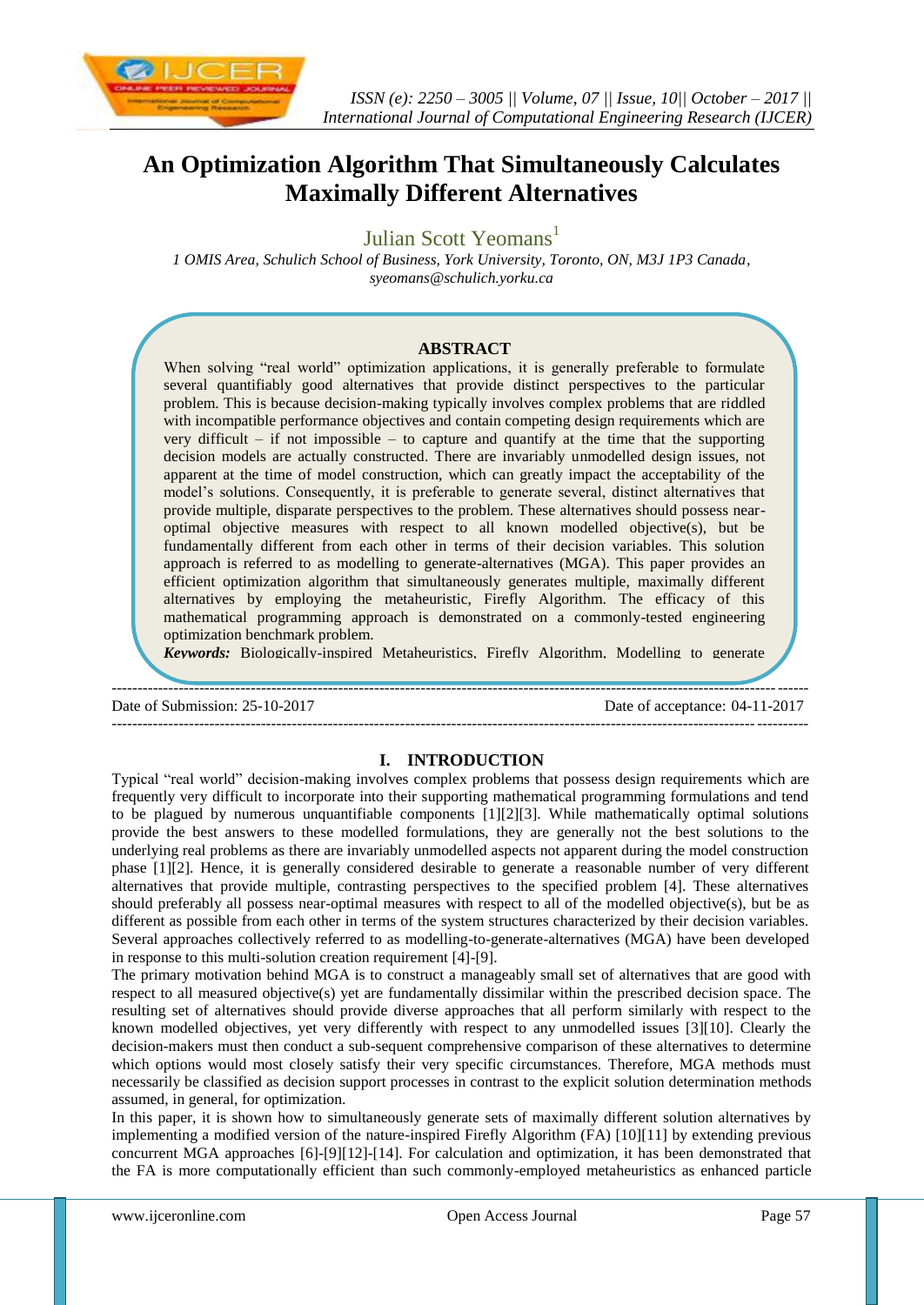swarm optimization, simulated annealing, and genetic algorithms [11][15]. The MGA procedure extends the earlier approaches of Imanirad et al. [6]-[9][12][13] to now permit the simultaneous generation of the desired number of alternatives in a single computational run. This new simultaneous FA-based MGA procedure is extremely computationally efficient. This paper illustrates the efficacy of the new FA approach for simultaneously constructing multiple, good-but-very-different solution alternatives on a commonly evaluated benchmark engineering optimization test problem [16].

## **II. FIREFLY ALGORITHM FOR OPTIMIZATION**

While this section provides only a relatively brief synopsis of the FA procedure [5][12][13], more comprehensive explanations appear in [10][11]. The FA is a biologically-inspired, population-based metaheuristic. Each firefly in the population represents one potential solution to a problem and the population of fireflies should initially be distributed uniformly and randomly throughout the solution space. The solution approach employs three idealized rules. (i) The brightness of a firefly is determined by the overall landscape of the objective function. Namely, for a maximization problem, the brightness is simply considered to be proportional to the value of the objective function. (ii) The relative attractiveness between any two fireflies is directly proportional to their respective brightness. This implies that for any two flashing fireflies, the less bright firefly will always be inclined to move towards the brighter one. However, attractiveness and brightness both decrease as the relative distance between the fireflies increases. If there is no brighter firefly within its visible neighborhood, then the particular firefly will move about randomly. (iii) All fireflies within the population are considered unisex, so that any one firefly could potentially be attracted to any other firefly irrespective of their sex. Based upon these three rules, the basic operational steps of the FA can be summarized within the following pseudo-code [11].

Objective Function  $F(X)$ ,  $X = (x_1, x_2, \ldots, x_d)$ Generate the initial population of *n* fireflies,  $X_i$ ,  $i = 1, 2, \ldots, n$ Light intensity  $I_i$  at  $X_i$  is determined by  $F(X_i)$ Define the light absorption coefficient γ **while** (t < MaxGeneration) **for**  $i = 1$ : *n*, all *n* fireflies **for**  $j = 1$ : *n*, all *n* fireflies (inner loop) **if**  $(I_i < I_j)$ , Move firefly i towards j; **end if**  Vary attractiveness with distance *r* via e- *γr* **end for** *j* **end for** *i* Rank the fireflies and find the current global best solution *G* **\* end while**

Postprocess the results

In the FA, there are two important aspects to resolve: the formulation of attractiveness and the variation of light intensity. In a straightforward manner, it can be assumed that the attractiveness of a firefly is associated with its brightness which in turn is determined by the value of the encoded objective function. In the simplest instance, the brightness of a firefly at a location  $X$  would be determined by its calculated objective value  $F(X)$ . However, the attractiveness, *β*, between fireflies is relative and will vary with the distance *rij* between firefly *i* and firefly *j*. In addition, light intensity decreases with the distance from its source, and light is also absorbed in the media, so the attractiveness should be allowed to vary with the degree of absorption. Consequently, the overall attractiveness should be anowed to vary with the degree of absolutativeness of a firefly can be defined as<br>  $\beta = \beta_0 exp(-\gamma r^2)$ 

$$
B = \beta_0 exp(-\gamma r^2) \tag{1}
$$

where  $\beta_0$  is the attractiveness at distance  $r = 0$  and  $\gamma$  is the fixed light absorption coefficient for a specific medium. If the distance  $r_{ij}$  between any two fireflies *i* and *j* located at  $X_i$  and  $X_j$ , respectively, is calculated using the Euclidean norm, then the movement of a firefly *i* that is attracted to another more attractive (i.e. brighter) firefly *j* is determined by  $x_i = x_i + \beta_0 exp(-\gamma (r_{ij})^2) (x_i - x_j) + \alpha \varepsilon_i$ . (2) firefly *j* is determined by

$$
X_i = X_i + \beta_0 exp(-\gamma (r_{ij})^2) (X_i - X_j) + \alpha \varepsilon_i. \tag{2}
$$

In this expression of movement, the second term is due to the relative attraction and the third term is a randomization component. Yang [11] indicates that <sup>∝</sup> is a randomization parameter normally selected within the range [0, 1] and  $\epsilon$  is a vector of random numbers drawn from either a Gaussian or uniform (generally  $[-0.5, 1]$ 0.5]) distribution. It should be pointed out that this expression is a random walk biased toward brighter fireflies and if  $\beta_0 = 0$ , it becomes a simple random walk. The parameter  $\gamma$  characterizes the variation of the attractiveness and its value determines the speed of the algorithm's convergence. For most applications,  $\gamma$  is typically set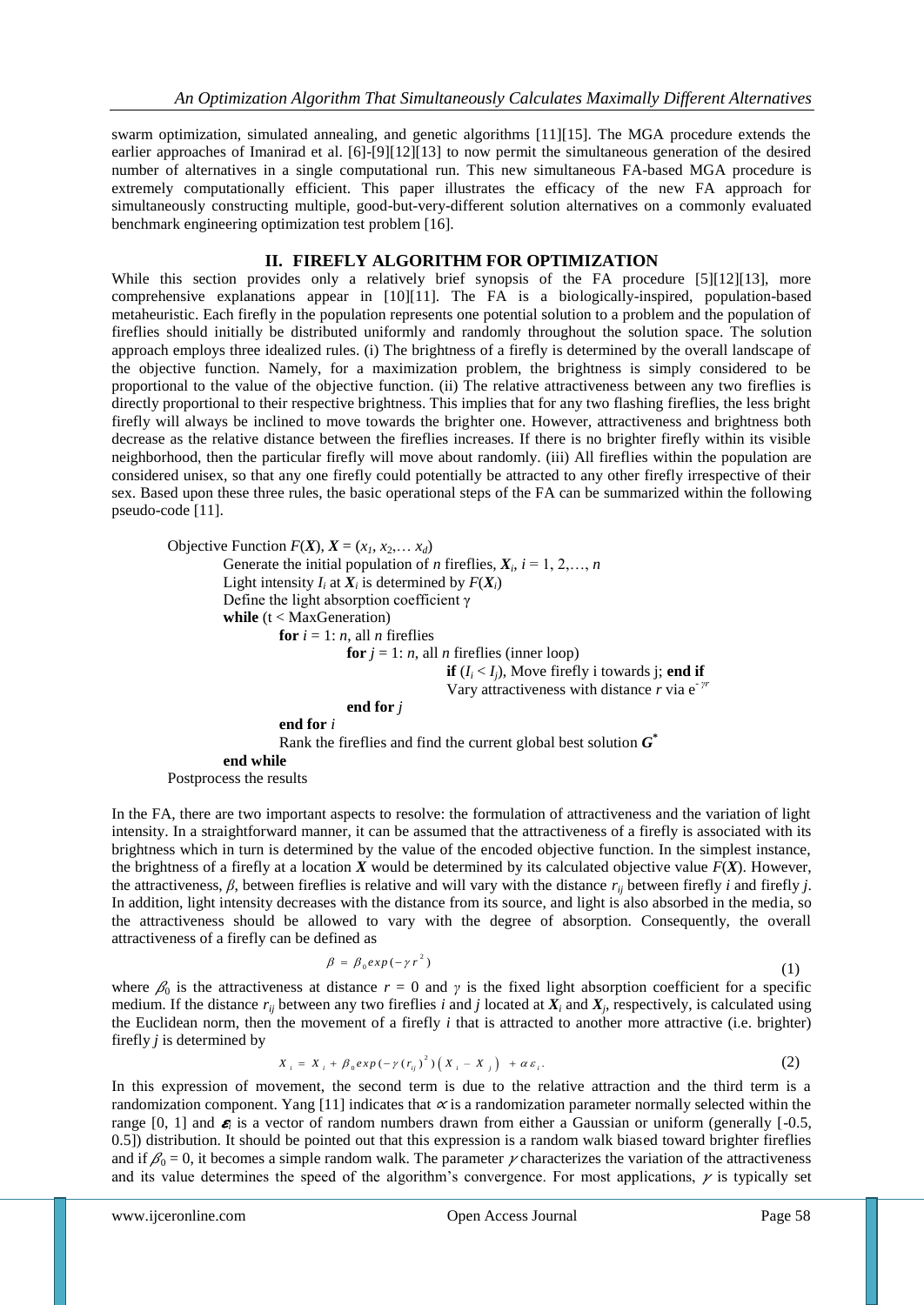between 0.1 to 10 ([11][15]). For all computational approaches for the FA considered in this study, the variation of attractiveness parameter  $\gamma$  is fixed at 5 while the randomization parameter  $\alpha$  is initially set at 0.6, but is then gradually decreased to a value of 0.1 as the procedure approaches its maximum number of iterations (see [11]). In any given optimization problem, for a very large number of fireflies  $n \gg k$ , where k is the number of local optima, the initial locations of the *n* fireflies should be distributed relatively uniformly throughout the entire search space. As the FA proceeds, the fireflies begin to converge into all of the local optima (including the global ones). Hence, by comparing the best solutions among all these optima, the global optima can easily be determined. Yang [11] proves that the FA will approach the global optima when  $n \to \infty$  and the number of iterations *t*, is set so that *t* >>1. In reality, the FA has been found to converge extremely quickly with *n* set in the range 20 to 50 [10][15].

# **III. MODELLING TO GENERATE ALTERNATIVES**

Most optimization methods appearing in the mathematical programming literature have concentrated almost exclusively upon producing single optimal solutions to single-objective problem instances or, equivalently, generating noninferior solution sets to multi-objective formulations [2][3][5][12][13]. While such algorithms may efficiently generate solutions to the derived complex mathematical models, whether these outputs actually establish "best" approaches to the underlying real problems is questionable [1][2][5]. In most "real world" decision environments, there are innumerable system requirements and objectives that are never included or apparent in the decision formulation stage [1][3]. Furthermore, it may never be possible to explicitly incorporate all of the subjective components because there are frequently many incompatible, competing, design interpretations and, perhaps, adversarial stakeholders involved. Therefore, most of the subjective aspects of a problem necessarily remain unquantified and unmodelled in the construction of the resultant decision models. This is a common occurrence in situations where final decisions are constructed based not only upon clearly stated and modelled objectives, but also upon more fundamentally subjective socio-political-economic goals and stakeholder preferences [4]. Numerous "real world" examples describing these types of incongruent modelling dualities are discussed in [5][17][18].

When unquantified issues and unmodelled objectives exist, non-conventional approaches are required that not only search the decision space for noninferior sets of solutions, but must also explore the decision space for discernibly *inferior* alternatives to the modelled problem. In particular, any search for good alternatives to problems known or suspected to contain unmodelled components must focus not only on the non-inferior solution set, but also necessarily on an explicit exploration of the problem's inferior decision space.

To illustrate the implications of an unmodelled objective on a decision search, assume that the optimal solution for a quantified, single-objective, maximization decision problem is *X*\* with corresponding objective value *Z1*\*. Now suppose that there exists a second, unmodelled, maximization objective *Z2* that subjectively reflects some unquantifiable "political acceptability" component. Let the solution  $X^a$ , belonging to the noninferior, 2-objective set, represent a potential best compromise solution if both objectives could somehow have been simultaneously evaluated by the decision-maker. While  $X^a$  might be viewed as the best compromise solution to the real problem, it would appear inferior to the solution *X*\* in the quantified mathematical model, since it must be the

case that  $ZI^a \leq ZI^*$ . Consequently, when unmodelled objectives are factored into the decision-making process, mathematically inferior solutions for the modelled problem can prove optimal to the underlying real problem. Therefore, when unmodelled objectives and unquantified issues might exist, different solution approaches are needed in order to not only search the decision space for the noninferior set of solutions, but also to simultaneously explore the decision space for inferior alternative solutions to the modelled problem. Populationbased solution methods such as the FA permit concurrent searches throughout a feasible region and thus prove to be particularly adept procedures for searching through a problem's decision space.

The primary motivation behind MGA is to produce a manageably small set of alternatives that are quantifiably good with respect to the known modelled objectives yet are as different as possible from each other in the decision space. The resulting alternatives are likely to provide truly different choices that all perform somewhat similarly with respect to the modelled objective(s) yet very differently with respect to any unknown unmodelled issues. By generating a set of good-but-different solutions, the decision-makers can explore desirable qualities within the alternatives that may prove to satisfactorily address the various unmodelled objectives to varying degrees of stakeholder acceptability.

In order to properly motivate an MGA search procedure, it is necessary to supply a more mathematically formal definition of the goals of the MGA process [4][6][14]. Suppose the optimal solution to an original mathematical model is  $X^*$  with objective value  $Z^* = F(X^*)$ . The following maximal difference model can then be solved to generate an alternative solution, *X*, that is maximally different from *X\**: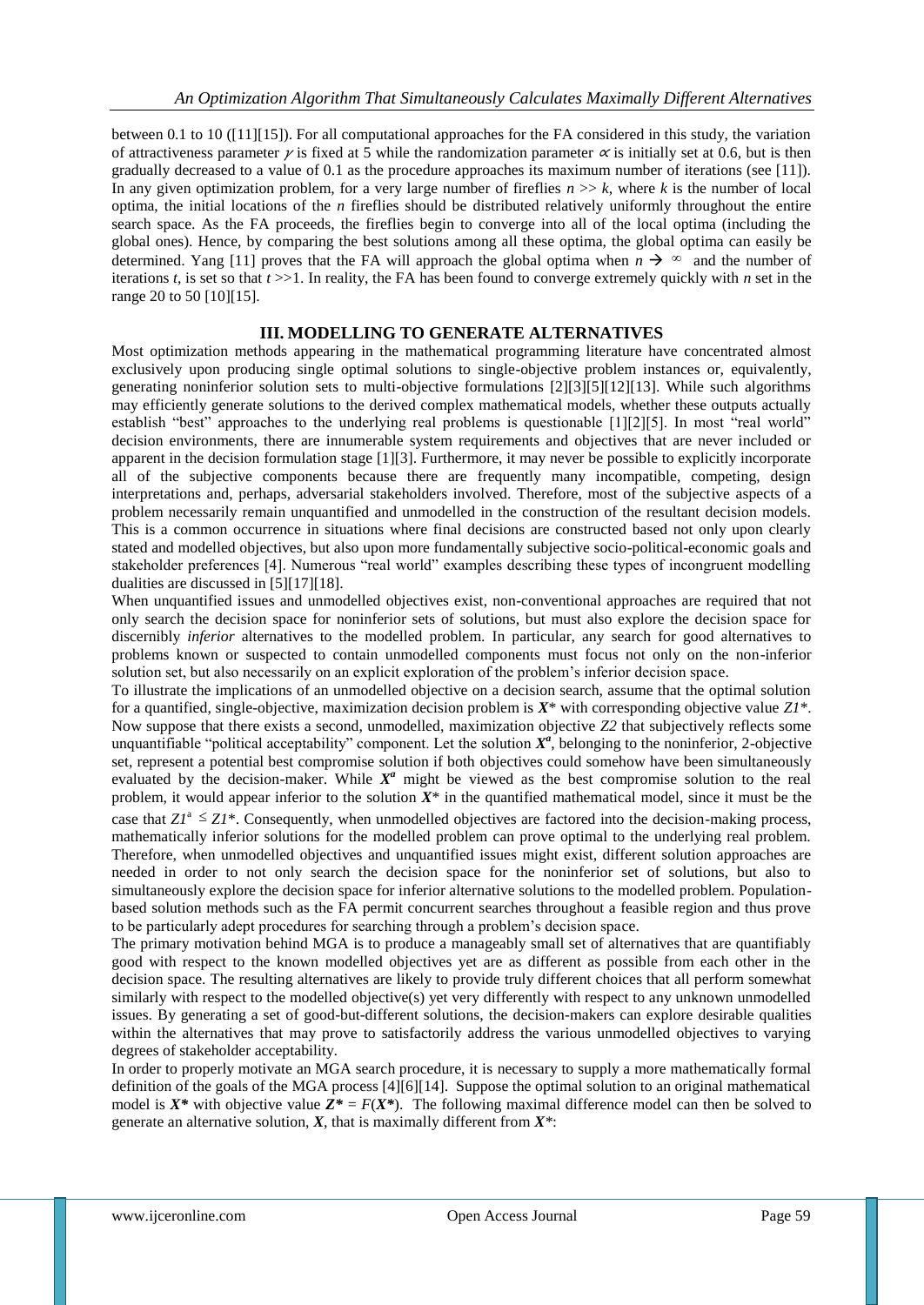$$
\Delta(X, X^*) = \sum_i |X_i - X_i^*| \tag{3}
$$

Subject to: 
$$
X \in D
$$
 (4)

$$
|F(X) - Z^*| \leq T \tag{5}
$$

where  $\Delta$  represents some difference function (for clarity, shown as an absolute difference in this instance) and *T* is a targeted tolerance value specified relative to the problem's original optimal objective *Z\**. *T* is a usersupplied value that determines how much of the inferior region is to be explored in the search for acceptable alternative solutions. This difference function concept can be extended into a measure of difference between any set of alternatives by replacing *X\** in the objective of the maximal difference model and calculating the overall sum (or some other function) of the differences of the pairwise comparisons between each pair of alternatives – subject to the condition that each alternative is feasible and falls within the specified tolerance constraint.

# **IV. FA-BASED SIMULTANEOUS MGA COMPUTATIONAL ALGORITHM**

The MGA method to be introduced produces a pre-determined number of close-to-optimal, but maximally different alternatives, by modifying the value of the bound T in the maximal difference model and using an FA to solve the corresponding, maximal difference problem. Each solution within the FA's population contains one potential set of p different alternatives. By exploiting the co-evolutionary solution structure within the population of the algorithm, the Fireflies collectively evolve each solution to-ward sets of different local optima within the solution space. In this process, each desired solution alternative undergoes the common search procedure of the FA. However, the survival of solutions depends both upon how well the solutions perform with respect to the modelled objective(s) and by how far away they are from all of the other alternatives generated in the decision space.

A direct process for generating alternatives with the FA would be to iteratively solve the maximum difference model by incrementally updating the target *T* whenever a new alternative needs to be produced and then rerunning the algorithm. This iterative approach would parallel the original Hop, Skip, and Jump (HSJ) MGA algorithm [5] in which, once an initial problem formulation has been optimized, supplementary alternatives are systematically created one-by-one through an incremental adjustment of the target constraint to force the sequential generation of the suboptimal solutions. While this approach is straightforward, it requires a repeated execution of the optimization algorithm [4][12][13].

To improve upon the stepwise alternative approach of the HSJ algorithm, a concurrent MGA technique was subsequently designed based upon the concept of co-evolution [6][8][12][13]. In the co-evolutionary approach, pre-specified stratified subpopulation ranges within the algorithm's overall population were established that collectively evolved the search toward the creation of the specified number of maximally different alternatives. Each desired solution alternative was represented by each respective subpopulation and each subpopulation underwent the common processing operations of the FA. The survival of solutions in each subpopulation depended simultaneously upon how well the solutions perform with respect to the modelled objective(s) and by how far away they are from all of the other alternatives. Consequently, the evolution of solutions in each subpopulation toward local optima is directly influenced by those solutions contained in all of the other subpopulations, which forces the concurrent co-evolution of each subpopulation towards good but maximally distant regions within the decision space according to the maximal difference model [4].

By employing this co-evolutionary concept, it becomes possible to implement an FA-based MGA procedure that concurrently produces alternatives which possess objective function bounds that are somewhat analogous to those created by the sequential, iterative HSJ-styled solution generation approach. While each alternative produced by an HSJ procedure is maximally different only from the overall optimal solution (together with its bound on the objective value which is at least  $x\%$  different from the best objective (i.e.  $x = 1\%$ , 2%, etc.)), a concurrent procedure is able to generate alternatives that are no more than x% different from the overall optimal solution but with each one of these solutions being as maximally different as possible from every other generated alternative that was produced. Co-evolution is also much more efficient than the sequential HSJ-style approach in that it exploits the inherent population-based searches of FA procedures to concurrently generate the entire set of maximally different solutions using only a single population [6][8].

While a concurrent approach exploits the population-based nature of the FA's solution approach, the coevolution process occurs within each of the stratified subpopulations. The maximal differences between solutions in different subpopulations is based upon aggregate subpopulation measures. Conversely, in the following simultaneous MGA algorithm, each solution in the population contains exactly one entire set of alternatives and the maximal difference is calculated only for that particular solution (i.e. the specific alternative set contained within that solution in the population). Hence, by the evolutionary nature of the FA search procedure, in the subsequent approach, the maximal difference is simultaneously calculated for the specific set of alternatives considered within each specific solution – and the need for concurrent subpopulation aggregation measures is circumvented.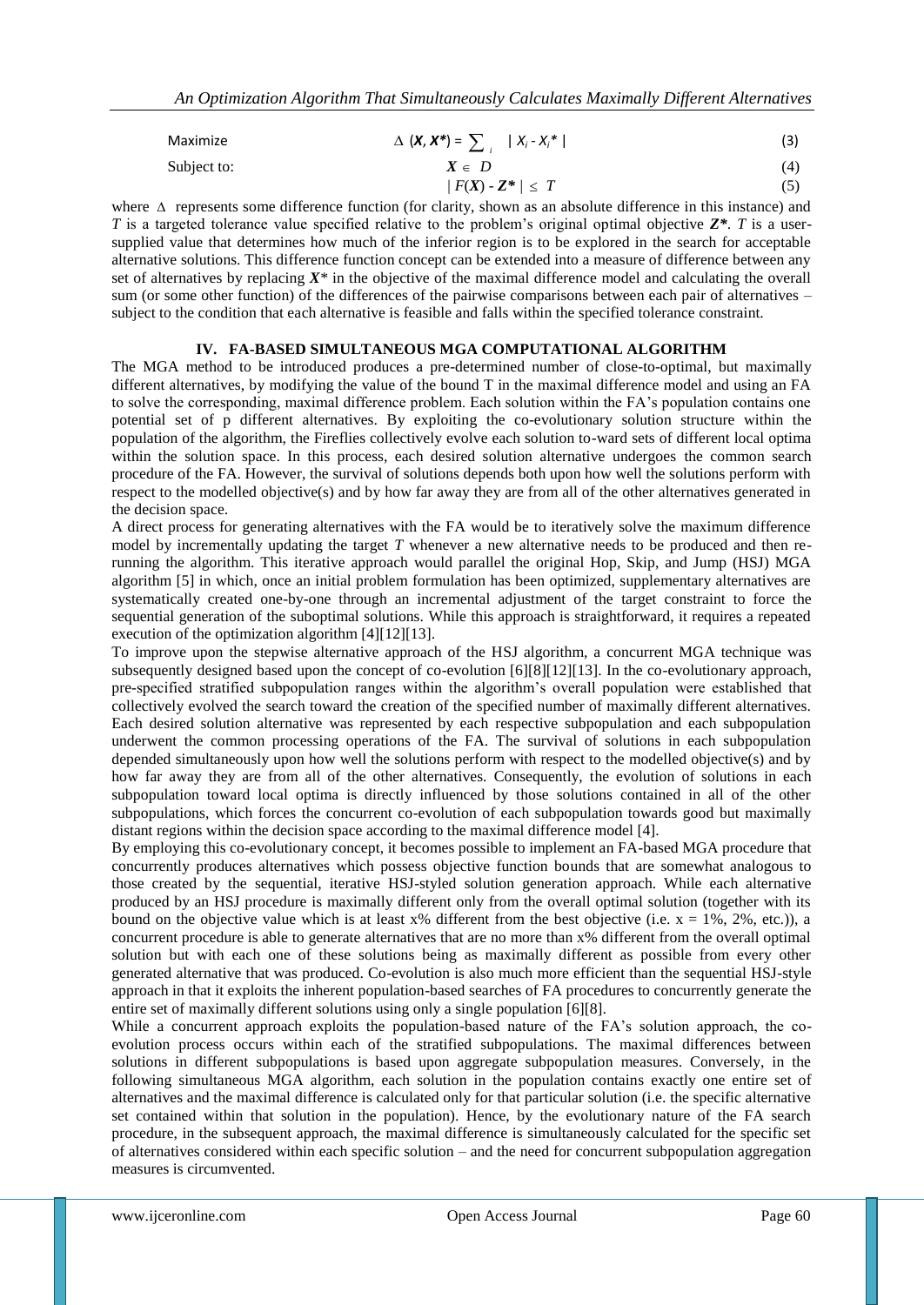The steps in the simultaneous co-evolutionary alternative generation algorithm are as follows:

*Initialization Step*. In this preliminary step, solve the original optimization problem to determine the optimal solution,  $X^*$ . As with prior solution approaches  $[6]-[9][12][13]$  and without loss of generality, it is entirely possible to forego this step and construct the algorithm to find *X\** as part of its solution processing. However, such a requirement increases the number of computational iterations of the overall procedure and the initial stages of the processing focus upon finding  $X^*$  while the other elements of each population solution remain essentially "computational overhead". Based upon the objective value *F*(*X\**), establish *P* target values. *P* represents the desired number of maximally different alternatives to be generated within prescribed target deviations from the *X\**. Note: The value for *P* has to have been set *a priori* by the decision-maker.

*Step 1*. Create the initial population of size *K* in which each solution is divided into *P* equally-sized partitions. The size of each partition corresponds to the number of variables for the original optimization problem.  $A_p$ represents the  $p^{th}$  alternative,  $p = 1, \ldots, P$ , in each solution.

*Step 2*. In each of the *K* solutions, evaluate each  $A_p$ ,  $p = 1,...,P$ , with respect to the modelled objective. Alternatives meeting their target constraint and all other problem constraints are designated as *feasible*, while all other alternatives are designated as *infeasible*. A solution can only be designated as feasible if all of the alternatives contained within it are feasible.

*Step 3*. Apply an appropriate elitism operator to each solution to rank order the best individuals in the population. The best solution is the feasible solution containing the most distant set of alternatives in the decision space (the distance measure is defined in Step 5). Note: Because the best solution to date is always retained in the population throughout each iteration of the FA, at least one solution will always be feasible. A feasible solution for the first step can always consists of *P* repetitions of *X\**.

*Step 4*. Stop the algorithm if the termination criteria (such as maximum number of iterations or some measure of solution convergence) are met. Otherwise, proceed to Step 5.

*Step 5*. For each solution  $k = 1,..., K$ , calculate  $D_k$ , a distance measure between all of the alternatives contained within solution *k*.

As an illustrative example for determining a distance measure, calculate

$$
D_k = \sum_{i=1 \text{top}} \sum_{j=1 \text{top}} \Delta (A_i, A_j). \tag{6}
$$

This represents the total distance between all of the alternatives contained within solution *k*. Alternatively, the distance measure could be calculated by some other appropriately defined function.

*Step 6*. Rank the solutions according to the distance measure  $D_k$  objective – appropriately adjusted to incorporate any constraint violation penalties for infeasible solutions. The goal of maximal difference is to force alternatives to be as far apart as possible in the decision space from the alternatives of each of the partitions within each solution. This step orders the specific solutions by those solutions which contain the set of alternatives which are most distant from each other.

*Step 7*. Apply appropriate FA "change operations" to the each of the solutions and return to Step 2.

#### **V. COMPUTATIONAL TESTING OF SIMULTANEOUS MGA ALGORITHM**

As described earlier, "real world" decision-makers generally prefer to be able to select from a set of "nearoptimal" alternatives that significantly differ from each other in terms of the system structures characterized by their decision variables. The ability of the FA MGA procedure to simultaneously produce such maximally different alternatives will be demonstrated using a non-linear spring design optimization problem taken from [16]. The design of a tension and compression spring has frequently been employed as a standard benchmark test problem for constrained engineering optimization algorithms [16]. The problem involves three design variables: (i)  $x_1$ , the wire diameter, (ii)  $x_2$ , the coil diameter, and (iii)  $x_3$ , the length of the coil. The aim is to essentially minimize the weight subject to constraints on deflection, stress, surge frequency and geometry. The mathematical formulation for this multimodal problem is:

$$
\text{Minimize } \mathsf{F}(\mathsf{X}) = x_1^2 x_2 \left(2 + x_3\right) \tag{7}
$$

Subject to:

$$
g_1(\mathbf{X}) = 1 - \frac{x_2^3 x_3}{7 \cdot 17 \cdot 85 x_1^4} \le 0
$$
 (8)

$$
g_2(\mathbf{X}) = \frac{4 x_2^2 - x_1 x_2}{1 \cdot 2 \cdot 5 \cdot 6 \cdot \left(x_1^3 x_2 - x_1^4\right)} + \frac{1}{5108 x_1^2} - 1 \leq 0
$$
\n(9)

$$
g_3(\mathbf{X}) = 1 - \frac{140.45 x_1}{x_2^2 x_3} \le 0
$$
 (10)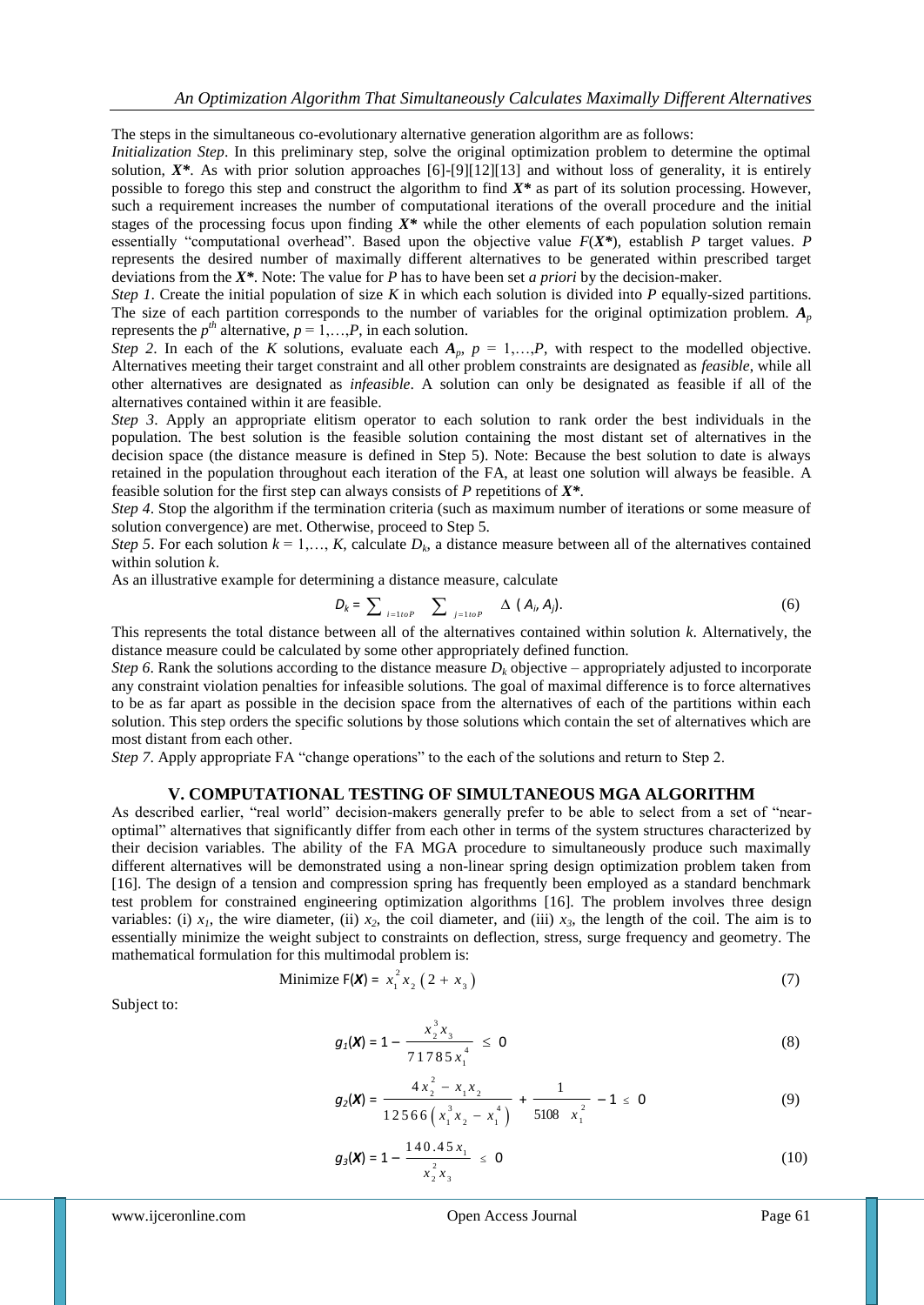$$
g_4(\mathbf{X}) = \frac{x_1 + x_2}{1.5} - 1 \le 0
$$
 (11)

 $0.05 \le x_1 \le 2.0$   $0.25 \le x_2 \le 1.3$   $2.0 \le x_3 \le 15.0$  (12)

The optimal solution for the specific design parameters employed within this formulation is  $F(X^*) = 0.0127$  with decision variable values of *X\** = (0.051690, 0.356750, 11.287126) [16].

In order to create the set of different alternatives, extra target constraints that varied the value of *T* by up to 1.5% between successive alternatives were placed into the original formulation in order to force the generation of solutions maximally different from the initial optimal solution (i.e. the values of the bound were set at 1.5%, 3%, 4.5%, etc. for the respective alternatives). The MGA maximal difference algorithm described in the previous section was run to produce the optimal solution and the 10 maximally different solutions shown in **Table 1**.

| <b>Increment</b>      | <b>1.5% Increment Between Alternatives</b> |        |                |            |
|-----------------------|--------------------------------------------|--------|----------------|------------|
|                       | F(X)                                       | $x_1$  | x <sub>2</sub> | $\chi_{2}$ |
| Optimal               | 0.0127                                     | 0.05   | 0.3174         | 14.0324    |
| <b>Alternative 1</b>  | 0.0128                                     | 0.05   | 0.3165         | 14.1598    |
| <b>Alternative 2</b>  | 0.0128                                     | 0.0514 | 0.3472         | 12.0089    |
| <b>Alternative 3</b>  | 0.0129                                     | 0.0529 | 0.3862         | 9.9684     |
| <b>Alternative 4</b>  | 0.013                                      | 0.0521 | 0.3656         | 11.0667    |
| <b>Alternative 5</b>  | 0.0131                                     | 0.0527 | 0.3766         | 10.5179    |
| <b>Alternative 6</b>  | 0.0134                                     | 0.05   | 0.3157         | 14.978     |
| <b>Alternative 7</b>  | 0.0137                                     | 0.052  | 0.3629         | 12.1615    |
| <b>Alternative 8</b>  | 0.0140                                     | 0.0557 | 0.4307         | 9.5783     |
| <b>Alternative 9</b>  | 0.0143                                     | 0.0542 | 0.4014         | 11.6481    |
| <b>Alternative 10</b> | 0.0146                                     | 0.0546 | 0.4247         | 10.7556    |

**Table 1**. Objective Values and Solutions for the 11 Maximally Different Alternatives

As described earlier, most "real world" optimization applications tend to be riddled with incongruent performance requirements that are exceedingly difficult to quantify. Consequently, it is preferable to create a set of quantifiably good alternatives that provide very different perspectives to the potentially unmodelled performance design issues during the policy formulation stage. The unique performance features captured within these dissimilar alternatives can result in very different system performance with respect to the unmodelled issues, hopefully thereby addressing some of the unmodelled issues into the actual solution process. The example in this section underscores how a co-evolutionary MGA modelling perspective can be used to simultaneously generate multiple alternatives that satisfy known system performance criteria according to the prespecified bounds and yet remain as maximally different from each other as possible in the decision space. In addition to its alternative generating capabilities, the FA component of the MGA approach simultaneously performs extremely well with respect to its role in function optimization. It should be explicitly noted that the cost of the overall best solution produced by the MGA procedure is indistinguishable from the one determined in [16].

### **VI . CONCLUSIONS**

"Real world" decision-making problems generally possess multidimensional performance specifications that are compounded by incompatible performance objectives and unquantifiable modelling features. These problems usually contain incongruent design requirements which are very difficult  $-$  if not impossible  $-$  to capture at the time that supporting decision models are formulated. Consequently, there are invariably unmodelled problem facets, not apparent during the model construction, that can greatly impact the acceptability of the model's solutions to those end users that must actually implement the solution. These uncertain and competing dimensions force decision-makers to integrate many conflicting sources into their decision process prior to final solution construction. Faced with such incongruencies, it is unlikely that any single solution could ever be constructed that simultaneously satisfies all of the ambiguous system requirements without some significant counterbalancing involving numerous tradeoffs. Therefore, any ancillary modelling techniques used to support decision formulation have to somehow simultaneously account for all of these features while being flexible enough to encapsulate the impacts from the inherent planning uncertainties.